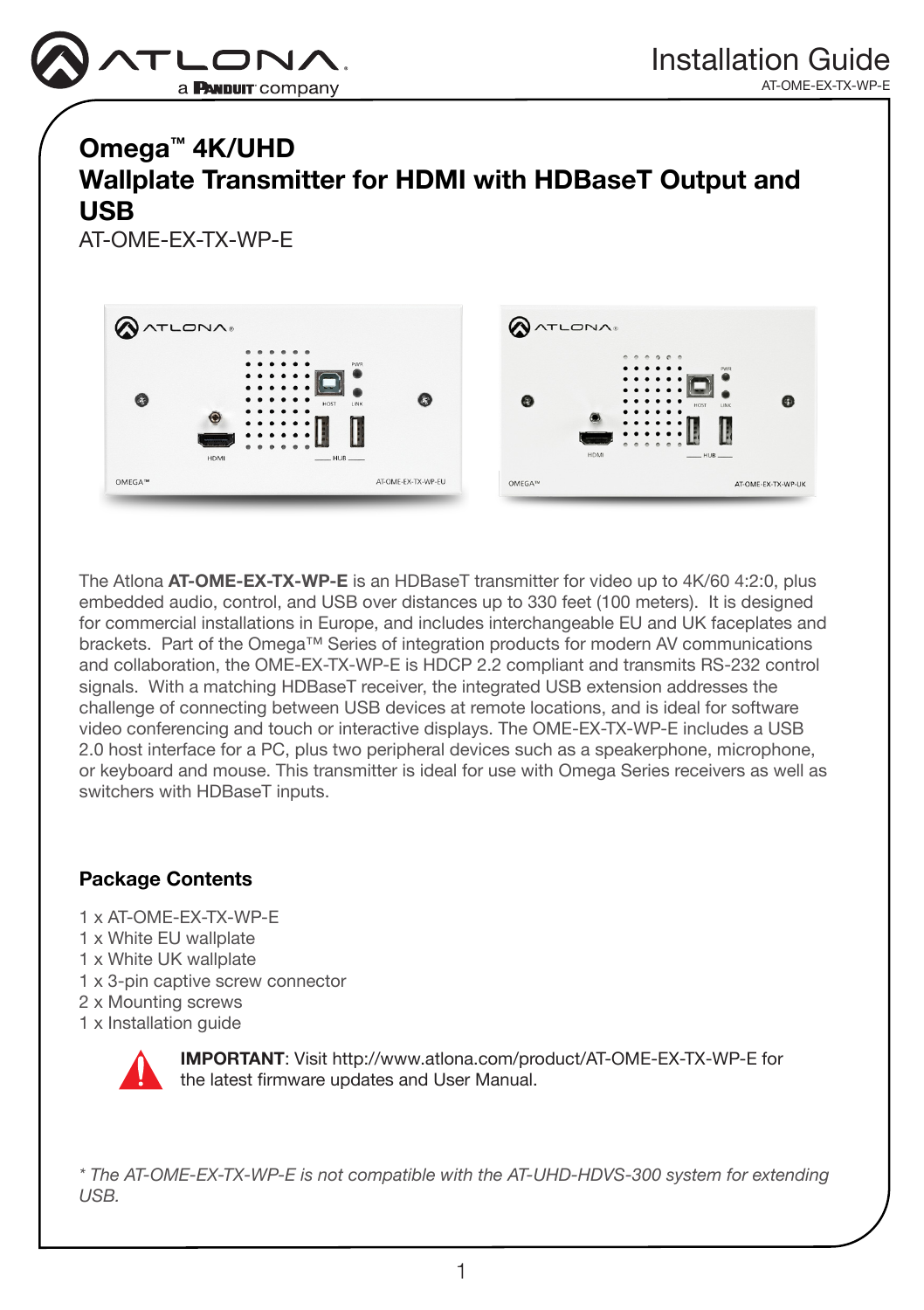

AT-OME-EX-TX-WP-E





NOTE: Note that the AT-OME-EX-TX-WP-EU and AT-OME-EX-TX-WP-UK are functionally identical, except for the size of the wallplate. The AT-OME-EX-TX-WP-EU is shown above.

### 1 HOST

HDMI HUB

HOST

Connect a USB cable from the computer to this port.

### 2 PWR

This LED indicator glows solid green when the unit is powered. Refer to [LED Indicators \(page 6\)](#page-5-0) for more information.

### $3$  LINK

This LED indicator glows solid amber to indicate that the HDBaseT signal integrity is good. Refer to [LED Indicators \(page](#page-5-0)  [6\)](#page-5-0) for more information.

### 4 HDMI

Connect an HDMI cable from this port to a UHD/HD source.

### 5 HUB

Connect up to two USB devices, such as a speakerphone and keyboard, to these ports.

### 6 RS-232

Connect an RS-232 control system to this port. Connect the included 3-pin captive screw block to this receptacle. Refer to [RS-232 \(page 3\)](#page-2-0) for more information.

### 7 HDBaseT OUT

Connect a category cable from this port to the HDBaseT IN port of the AT-OME-EX-RX or other PoE-compatible receiver.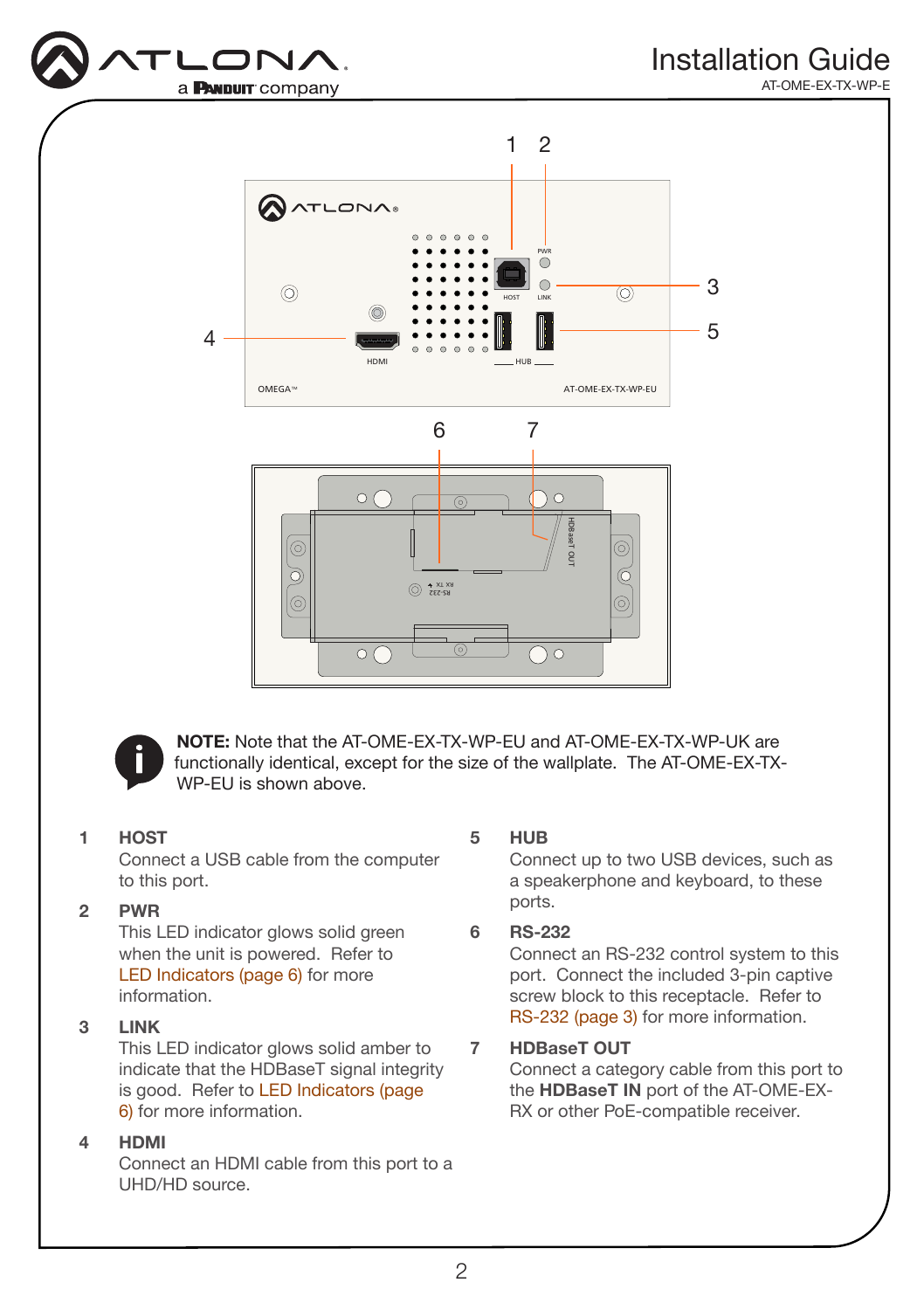

### AT-OME-EX-TX-WP-E

# <span id="page-2-0"></span>RS-232

OMEGATM AT-OME-EX-TX-WP-EU

The AT-OME-EX-TX-WP-E provides an RS-232 port which allows communication between a control system and an RS-232 device. This step is optional.

- 1. Use wire strippers to remove a portion of the RS-232 cable jacket.
- 2. Remove at least 3/16" (5 mm) from the insulation of the RX, TX, and GND wires.
- 3. Insert the TX, RX, and GND wires into correct terminal using the included 3-pin captive screw connector.
- 4. Connect the opposite end of the cable to the control system.



DE-9 (RS-232) port

NOTE: Typical DE-9 connectors use pin 2 for TX, pin 3 for RX, and pin 5 for ground. On some devices functions of pins 2 and 3 are reversed.

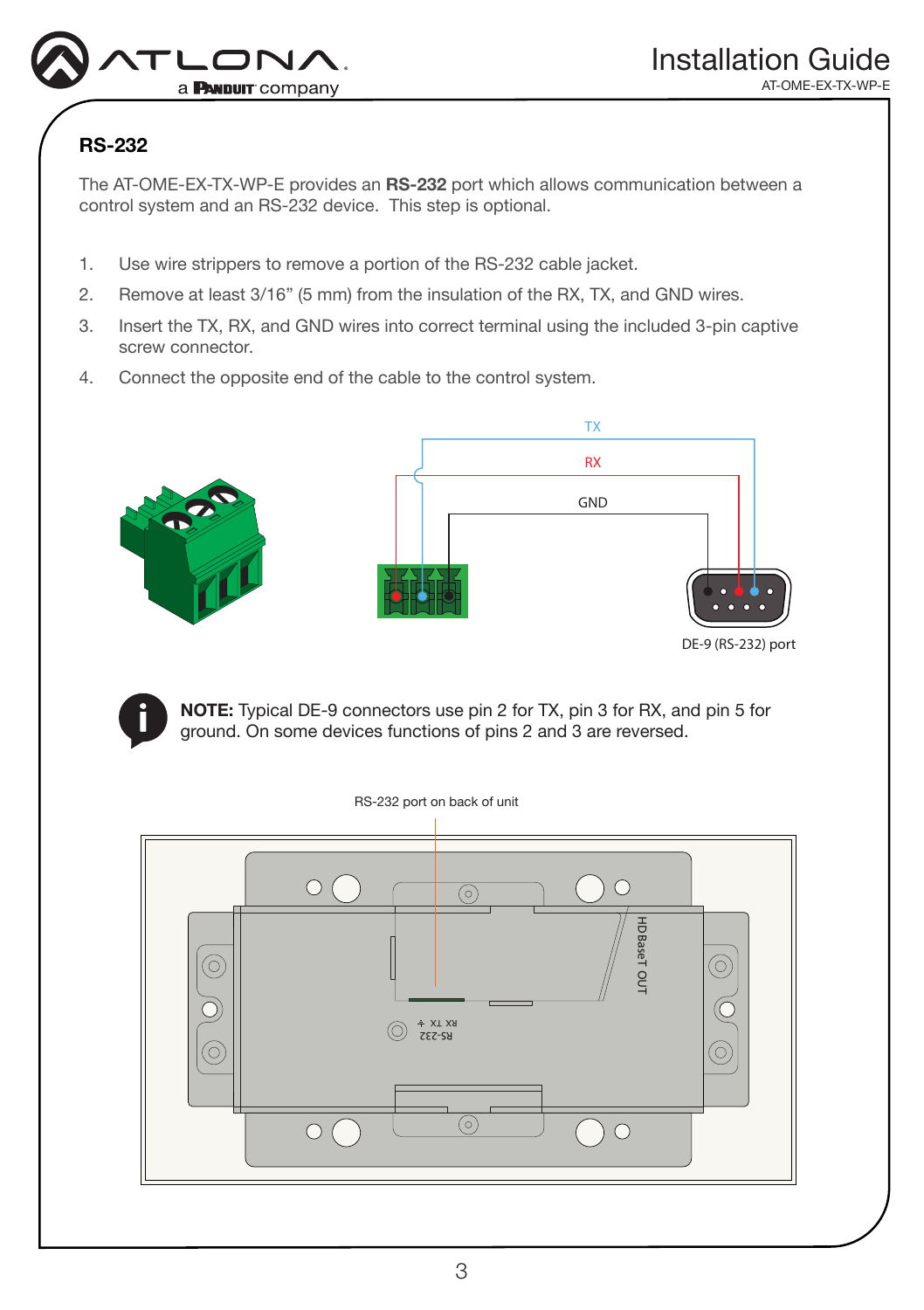

# <span id="page-3-0"></span>Faceplate Removal and Assembly

Removal of the faceplate requires that the AT-OME-EX-TX-WP-E be disassembled from the electrical box or mud ring. A small Phillips-head screwdriver is required to remove the faceplate.

- 1. Unscrew both Phillips-head screws and the HDMI connector hex bolt from the front of the faceplate, as shown:
- 2. Gently remove the faceplate by pulling it toward you.





NOTE: It is not required that the AT-OME-EX-TX-WP-E be removed from the electrical box or mud ring before removing the wallplate.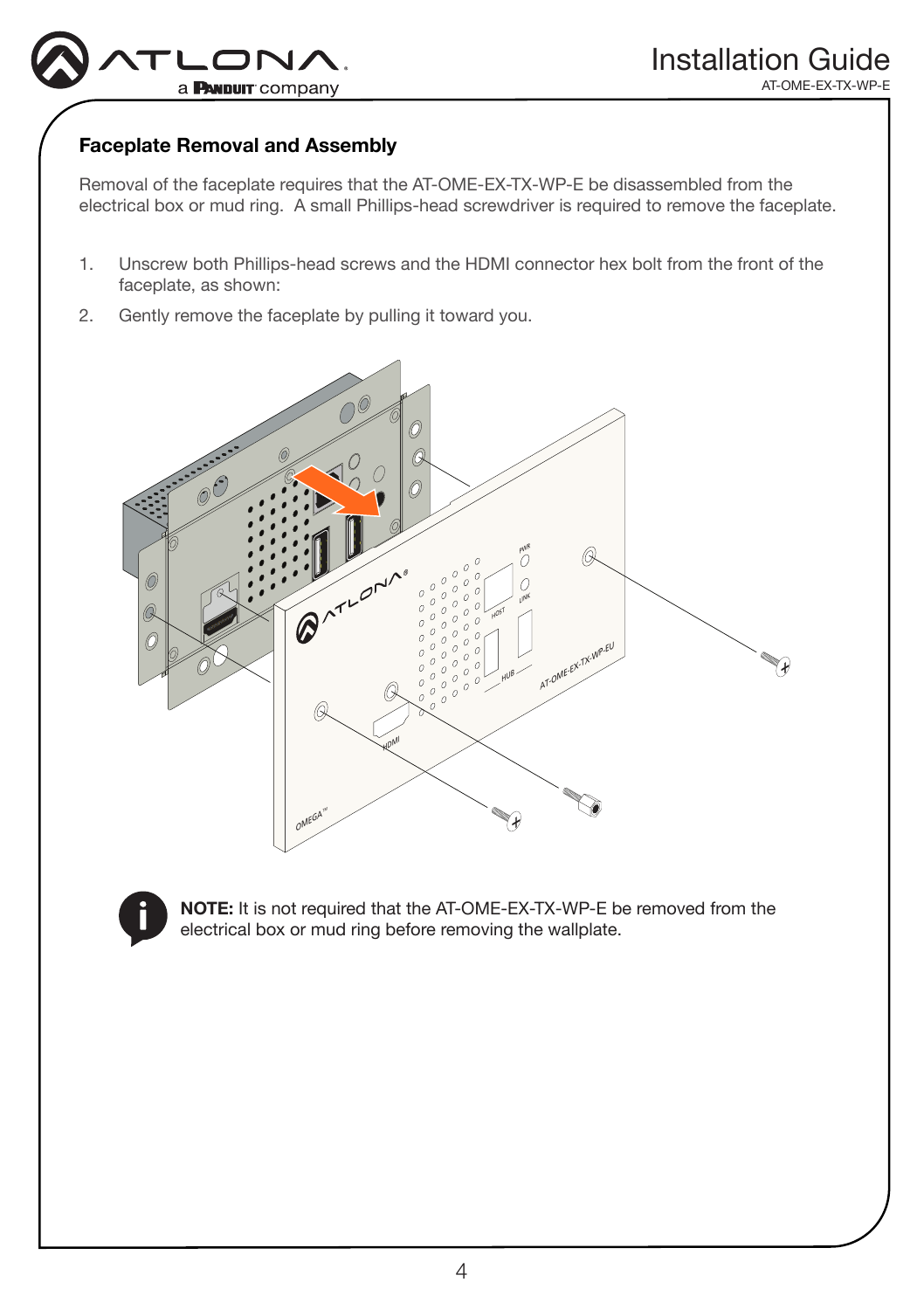

## Installation

- 1. Connect a UHD/HD source to the **HDMI** port.
- 2. OPTIONAL: Connect a USB cable from the host computer to the HOST port.
- 3. OPTIONAL: Connect up to two USB devices, such as a speakerphone or keyboard to the HUB ports.
- 4. Connect a category cable, from the **HDBaseT OUT** port on the rear of the transmitter, to the HDBaseT IN port on the receiver.
- 5. OPTIONAL: Connect an RS-232 cable between a control system and the RS-232 port on the transmitter. Refer to [RS-232 \(page 3\)](#page-2-0) for more information.

# Cable Recommendation Guidelines

Refer to the tables below for recommended cabling when using Altona products with HDBaseT. The green bars indicate the signal quality when using each type of cable. Higher-quality signals are represented by more bars.

| Core  | Shielding        | CAT5e | CAT <sub>6</sub> | CAT <sub>6a</sub> | CAT7 |
|-------|------------------|-------|------------------|-------------------|------|
| Solid | UTP (unshielded) |       |                  |                   | N/A  |
|       | STP (shielded)   |       |                  |                   |      |



IMPORTANT: Stranded or patch cables are not recommended due to performance issues.

| Cable*              | Max. Distance $@$ 4K  | Max. Distance @ 1080p |
|---------------------|-----------------------|-----------------------|
| CAT5e               | 295 feet (90 meters)  | 330 feet (100 meters) |
| CAT6 / CAT6a / CAT7 | 330 feet (100 meters) | 330 feet (100 meters) |

\*Atlona recommends TIA/EIA 568-B termination for optimal performance.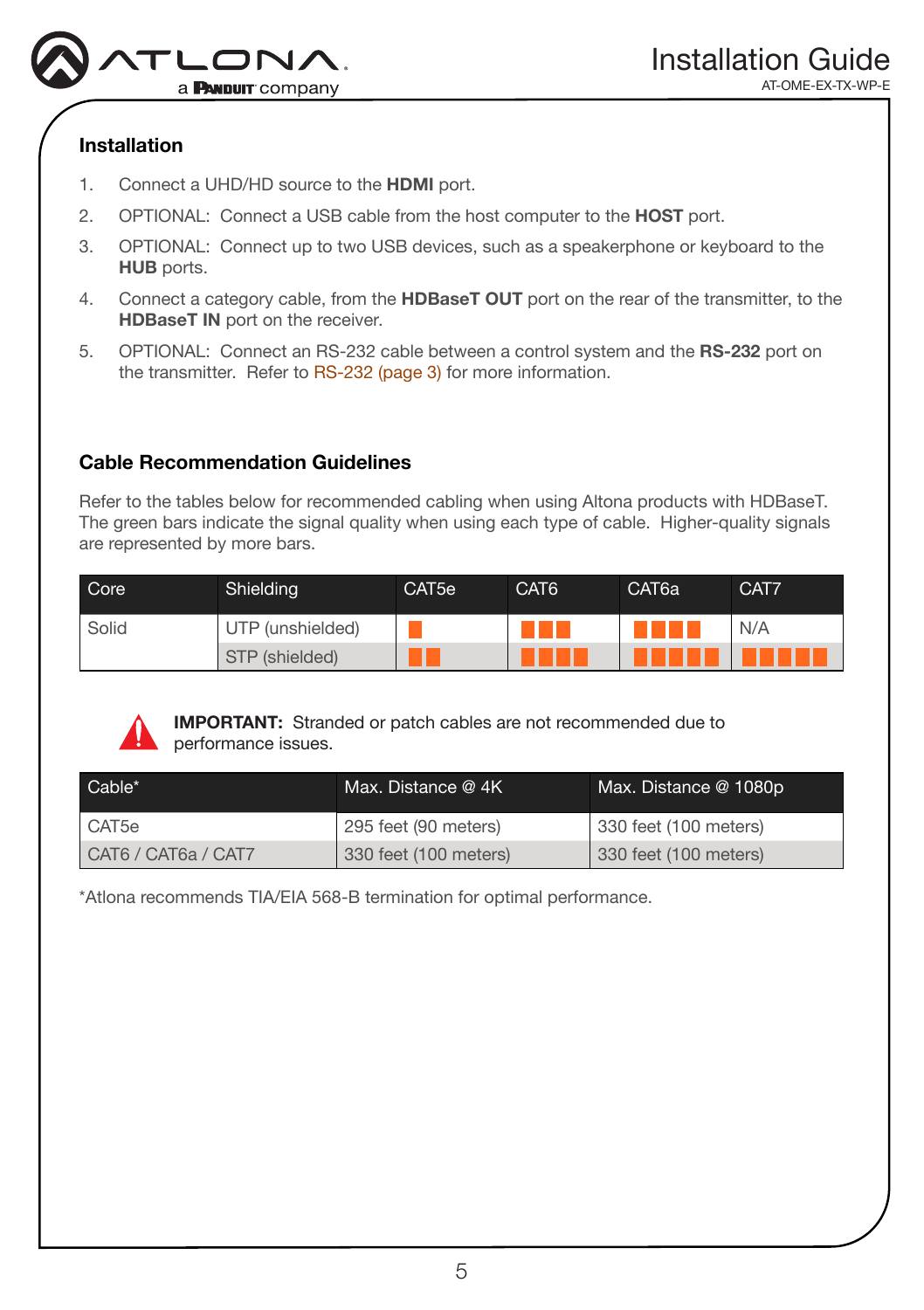

AT-OME-EX-TX-WP-E

# <span id="page-5-0"></span>LED Indicators

The PWR and LINK LED indicator on both the transmitter and receiver unit provides basic information on the current status of the AT-OME-EX-TX-WP-E.

| <b>PWR</b>            | <b>Description</b>                                                                                                                                     |  |
|-----------------------|--------------------------------------------------------------------------------------------------------------------------------------------------------|--|
| Solid green           | Unit is powered. Normal operating mode.                                                                                                                |  |
| <b>Blinking green</b> | Unit is in firmware update mode. Refer to Updating the<br>Firmware (page 7) for more information.                                                      |  |
| Off<br>( )            | Unit is not powered.                                                                                                                                   |  |
|                       | Make sure that the category cable between the <b>HDBaseT</b><br>٠<br>IN port on the transmitter and the HDBaseT OUT port on<br>the receiver is secure. |  |
|                       | Make sure that the power supply, at the receiver, is<br>٠<br>connected to an active AC outlet.                                                         |  |

| <b>LINK</b>           | Description                                                                                                                                                                                                                                                                                          |  |
|-----------------------|------------------------------------------------------------------------------------------------------------------------------------------------------------------------------------------------------------------------------------------------------------------------------------------------------|--|
| Solid amber           | The link integrity between the transmitter and the receiver is<br>good.                                                                                                                                                                                                                              |  |
| <b>Blinking amber</b> | Poor signal integrity between the transmitter and the receiver.<br>Make sure that the category cable between the <b>HDBaseT</b><br>$\bullet$<br>IN port on the transmitter and the HDBaseT OUT port on<br>the receiver is secure.<br>The category cable may be compromised. Try using a<br>$\bullet$ |  |
|                       | different category cable. Make sure that the cable is solid<br>core. Stranded or patch cables are not recommended.                                                                                                                                                                                   |  |
| Off                   | The link integrity between the transmitter and the receiver is<br>compromised.                                                                                                                                                                                                                       |  |
|                       | Check the category cable between the <b>HDBaseT IN</b> port<br>٠<br>on the transmitter and the <b>HDBaseT OUT</b> port on the<br>receiver.                                                                                                                                                           |  |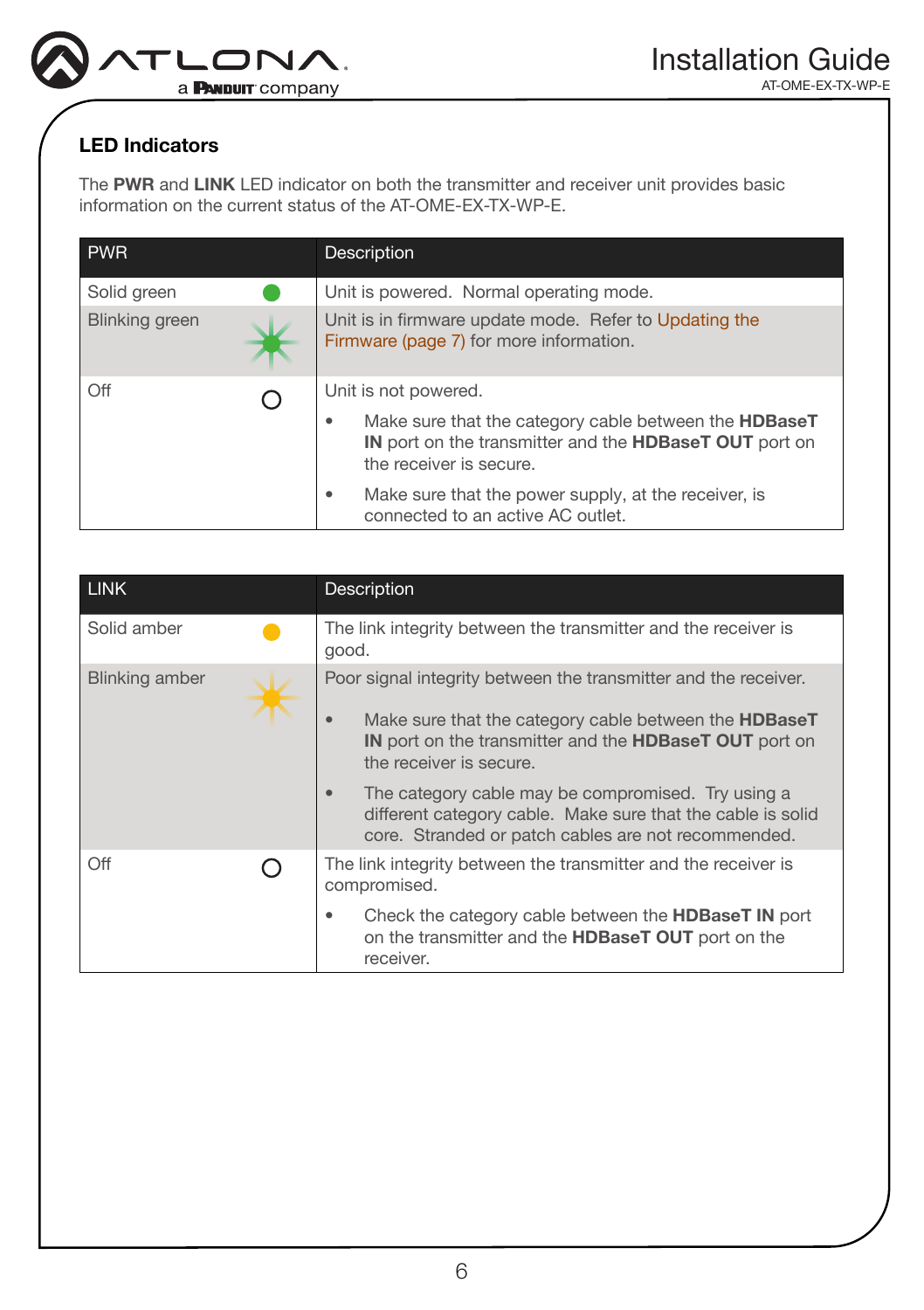

# <span id="page-6-0"></span>Updating the Firmware

Requirements:

- AT-OME-EX-TX-WP-E
- Firmware file
- Computer running Windows
- USB-A to USB-B cable



NOTE: The update process can take up to five minutes to complete.

- 1. Disconnect power from the unit.
- 2. Remove the faceplate to access the hidden "firmware update" button, located above the PWR LED indicator. Refer to [Faceplate Removal and Assembly \(page 4\)](#page-3-0) for more information.



- 3. Connect a USB-A to USB-B cable between the PC and the HOST port on the unit.
- 4. Simultaneously press and hold the firmware update button, while reconnecting the power. The **PWR** LED indicator will be blinking green.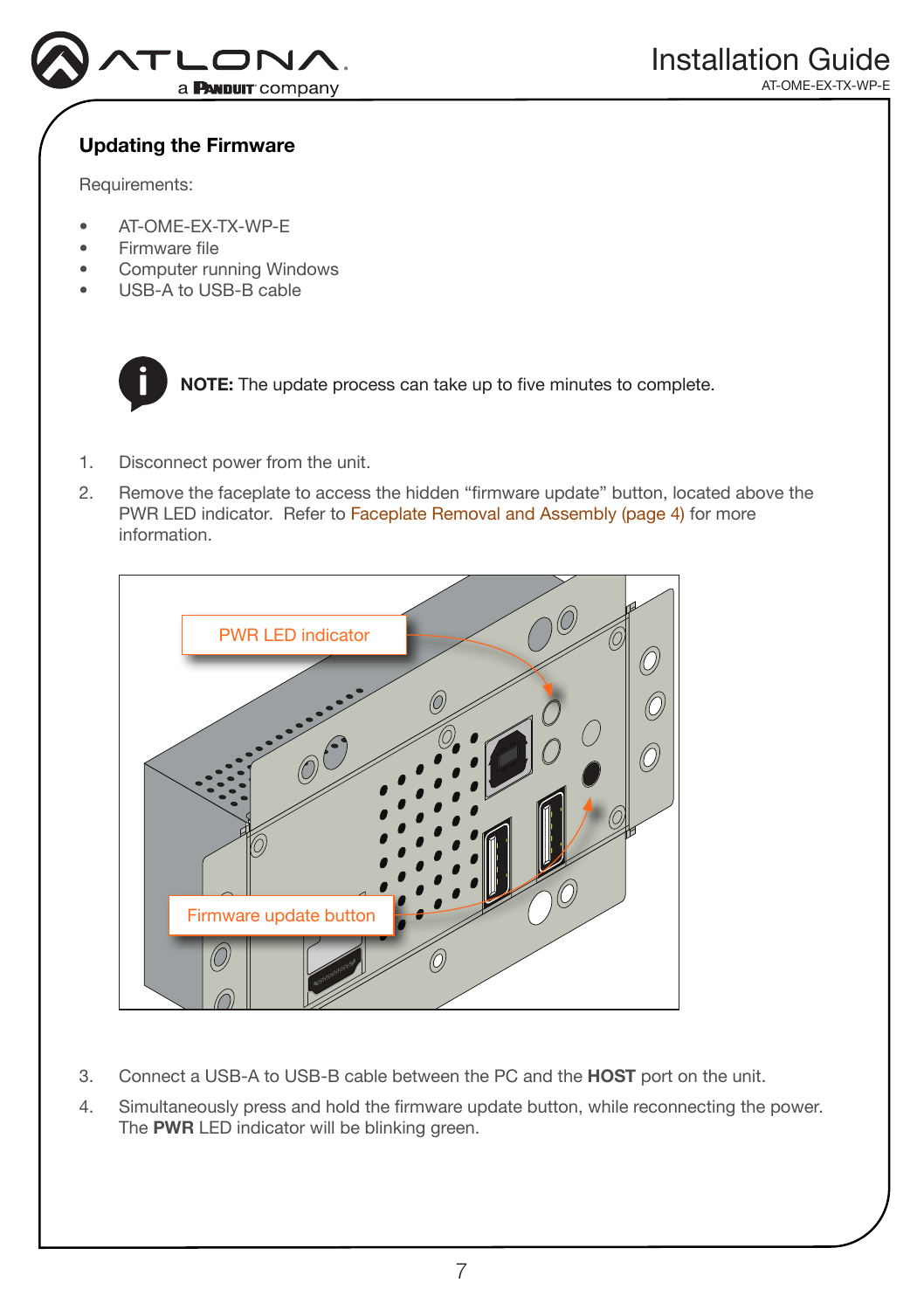

5. The USB UPDATE folder will be displayed. If this folder is not displayed, automatically, select the USB UPDATE drive from Windows Explorer.

| - 0 -<br>USB UPDATE (E:)<br>Drive Tools                                                                                                                                              | 訾<br>Documents<br>⋋           |
|--------------------------------------------------------------------------------------------------------------------------------------------------------------------------------------|-------------------------------|
| View<br>Manage<br>Share<br>Home<br>File<br>$\implies$ This PC > USB UPDATE (E:)<br>$\leftarrow$<br>$\angle$ $\blacksquare$ Documents<br>Name<br>$\hat{\phantom{a}}$<br>Date modified | Downloads                     |
| $\angle$ <b>L</b> Downloads<br>This folder is emply.<br>> h Music<br>$\angle$ $\equiv$ Pictures                                                                                      | Music                         |
| $> 4$ Videos<br>$\rightarrow \frac{1}{2}$ OS (C)<br>> = Samsung_T3 (D:)                                                                                                              | Pictures                      |
| $\rightarrow$ $\equiv$ USB UPDATE (E)<br>> = public (\\10.0.1.69) (Z:)<br>$\times$ = Samsung_T3 (D:)                                                                                 | Videos                        |
| boxsync<br>$\angle$ <b>Excel Box Sync</b><br>$=$ USB UPDATE (E)                                                                                                                      | $\frac{1}{2}$ OS (C:)         |
| Network<br>0 items                                                                                                                                                                   | Samsung_T3 (D:)<br>⋋          |
| 0 items (Disk free space: 1.93 MB)                                                                                                                                                   | $\Box$ USB UPDATE (E:)        |
|                                                                                                                                                                                      | > = public (\\10.0.1.69) (Z:) |
|                                                                                                                                                                                      |                               |

- 6. Delete all files from the USB UPDATE drive, if any are present.
- 7. Drag-and-drop the firmware file to the drive.
- 8. The PWR LED indicator, on the front panel, will flash green while the unit is being updated. Do not disconnect the USB cable during the update process. When the PWR LED stops flashing and is solid green, the update process will be complete.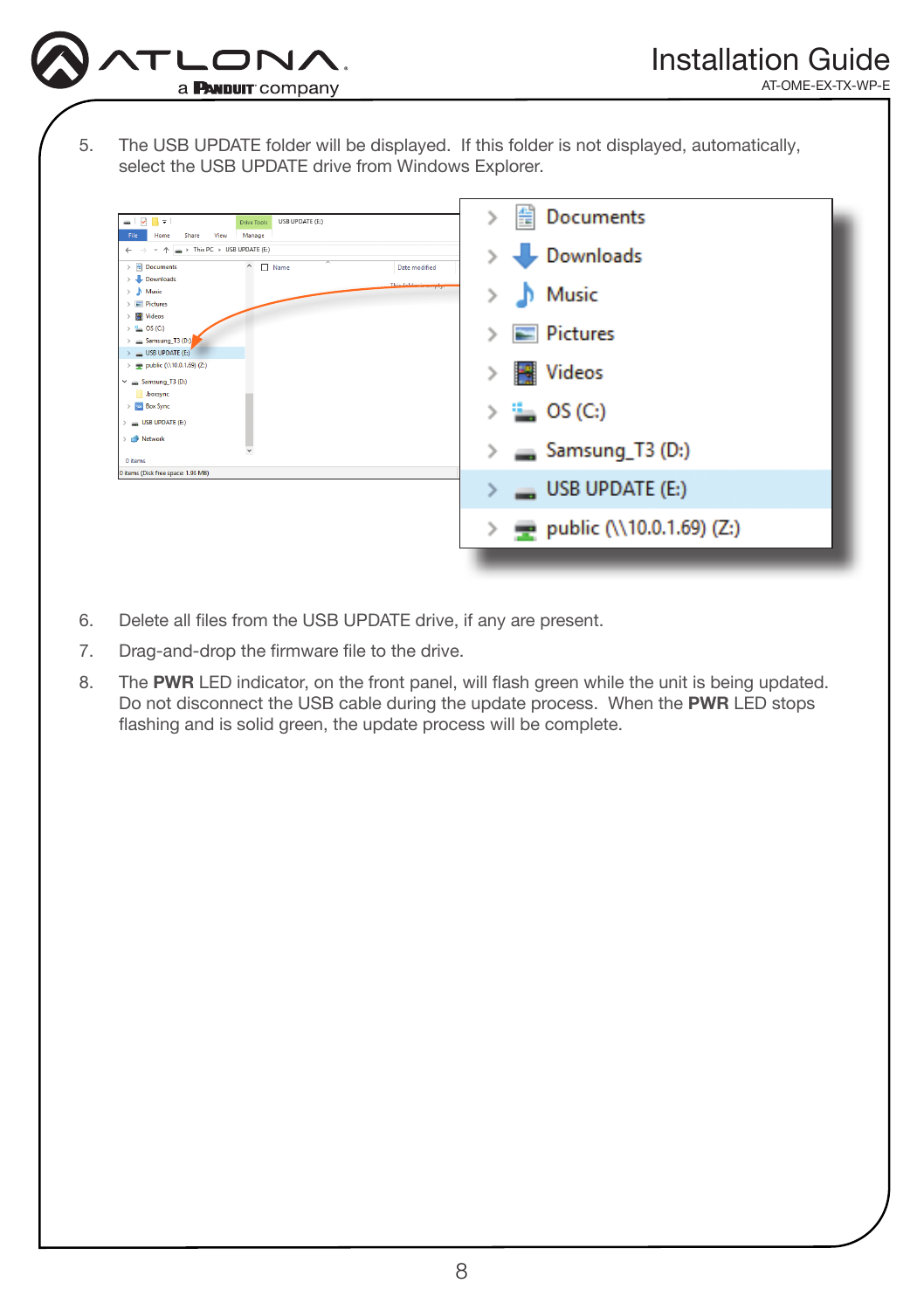

Notes

AT-OME-EX-TX-WP-E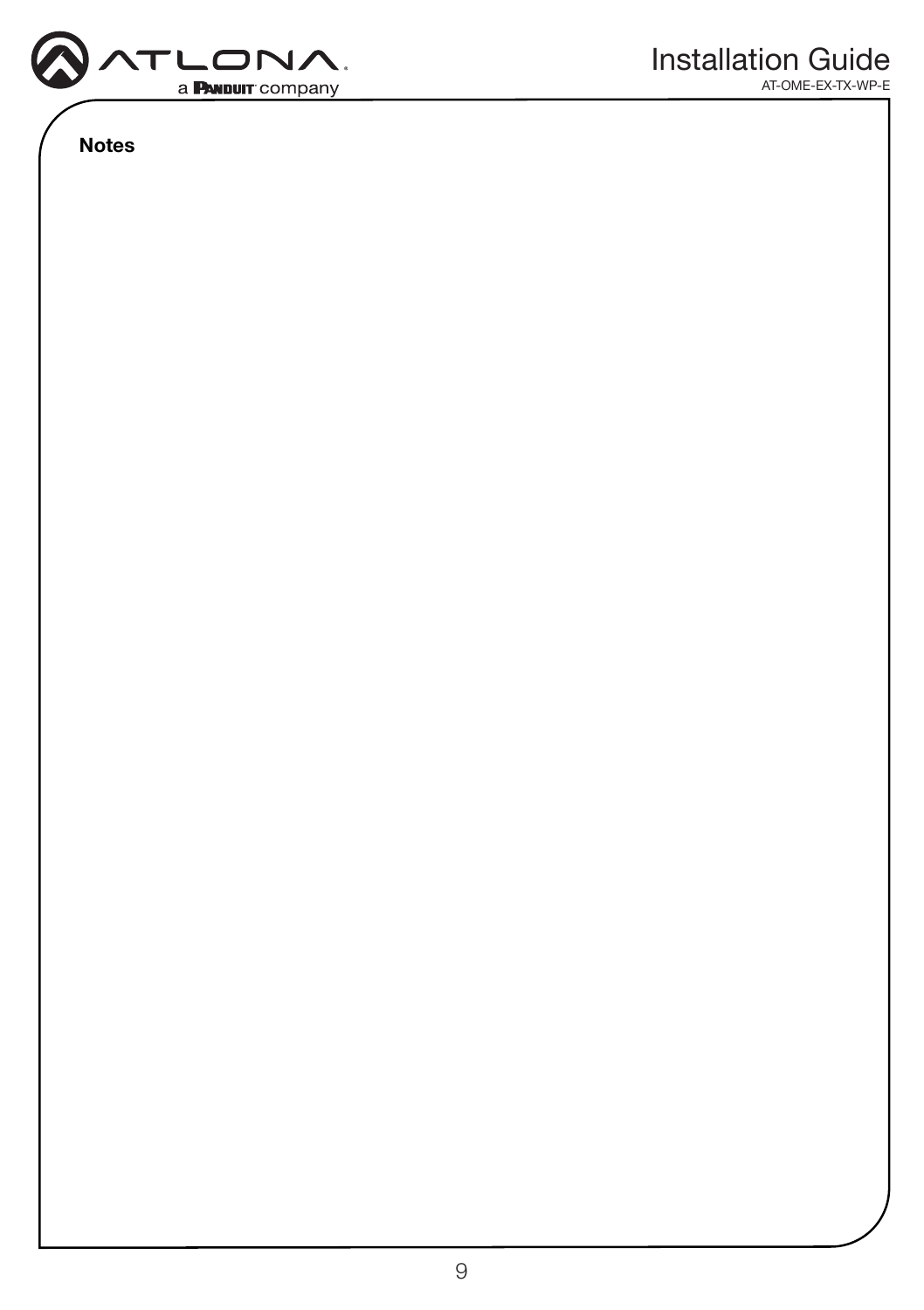

Notes

AT-OME-EX-TX-WP-E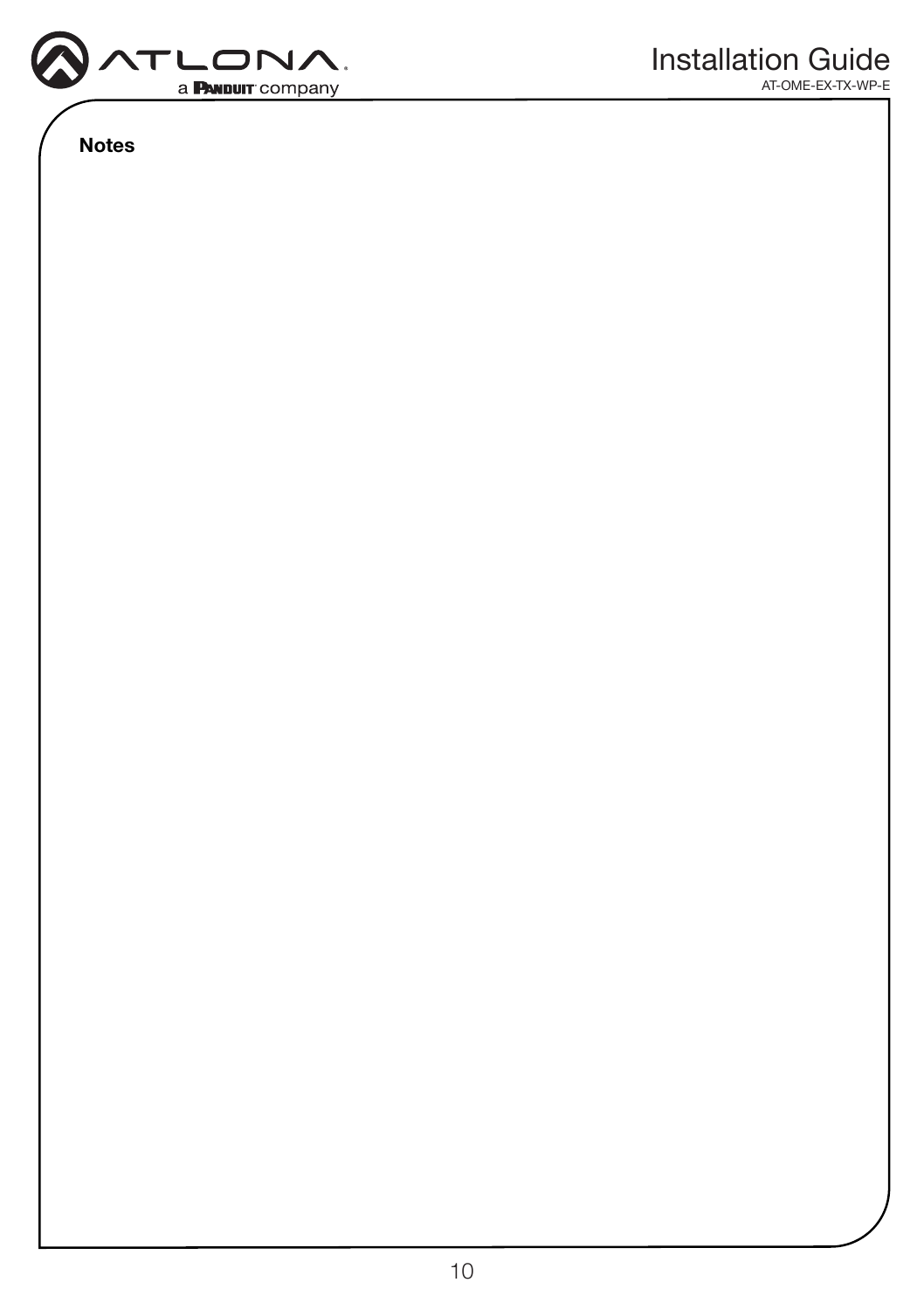

Notes

AT-OME-EX-TX-WP-E